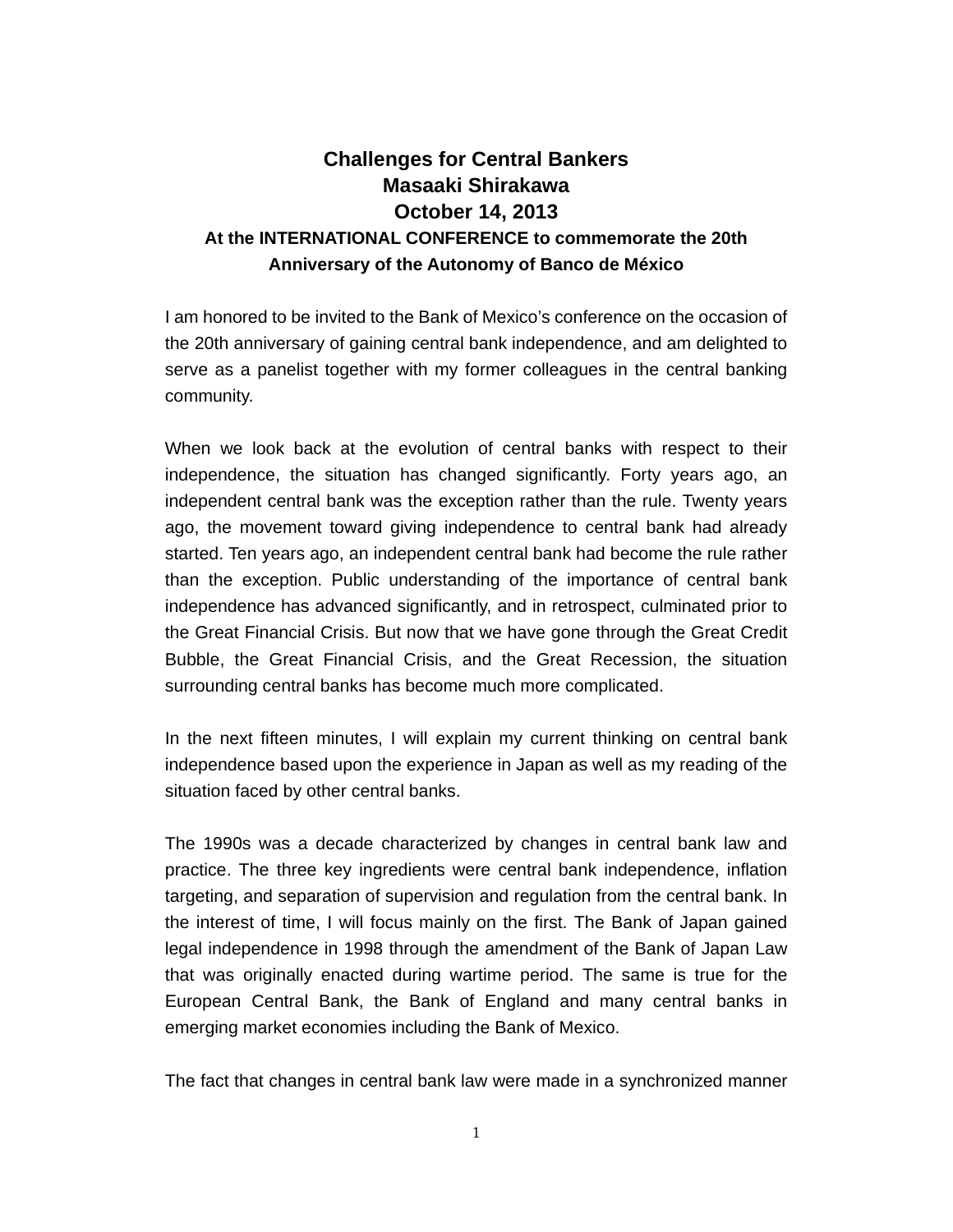can be explained, for the most part, by the progress of financial globalization. Financial globalization is probably a necessary condition, but not a sufficient condition. Since a significant amount of political energy is consumed in amending a basic law such as the central bank law, a momentum driver is needed. Speaking of the amendment of the Bank of Japan law in 1998, it was a more of a response to public anger toward the asset bubble and its aftermath. However, its timing was not particularly favorable for the Bank of Japan, since Japan was already in the situation in which the effectiveness of monetary policy was significantly constrained due to the following factors.

- First, Japan was in the very process of balance-sheet adjustment following the collapse of huge bubble, which was further aggravated by the delay in making the political decision to cope with the massive non-performing loan problem.
- Second, Japan was already constrained by the zero-lower bound of interest rates. Overnight interbank lending rate became 0.4% in the middle of 1995 and, since 1999 became 0%, except for a very brief period.
- Third, Japan was faced with rapid aging which is unprecedented in terms of its speed in modern times. The Working-age population started to decline in 1998.

All of this was a truly strong headwind. In order to bring the Japanese economy onto a sustainable growth path, the Bank of Japan deployed all sorts of unconventional monetary policy measures. When I was first involved in implementing these unconventional monetary policy measures, I never once thought of a situation where central banks in other major advanced economies might someday be also implementing the same sort of policy measures. These efforts notwithstanding, there is no denying that such monetary policy was not powerful enough to offset the strong headwinds. On top of that, the intellectual climate fostered during the period of the Great Moderation, which I would call the "omnipotent central bank view", was unfavorable for the Bank of Japan which was struggling against headwinds.

However, the global financial crisis and the ensuing Great Recession has changed this global landscape and put central banks in US, Euro-area and UK in more or less the same situation as Japan. The current situation surrounding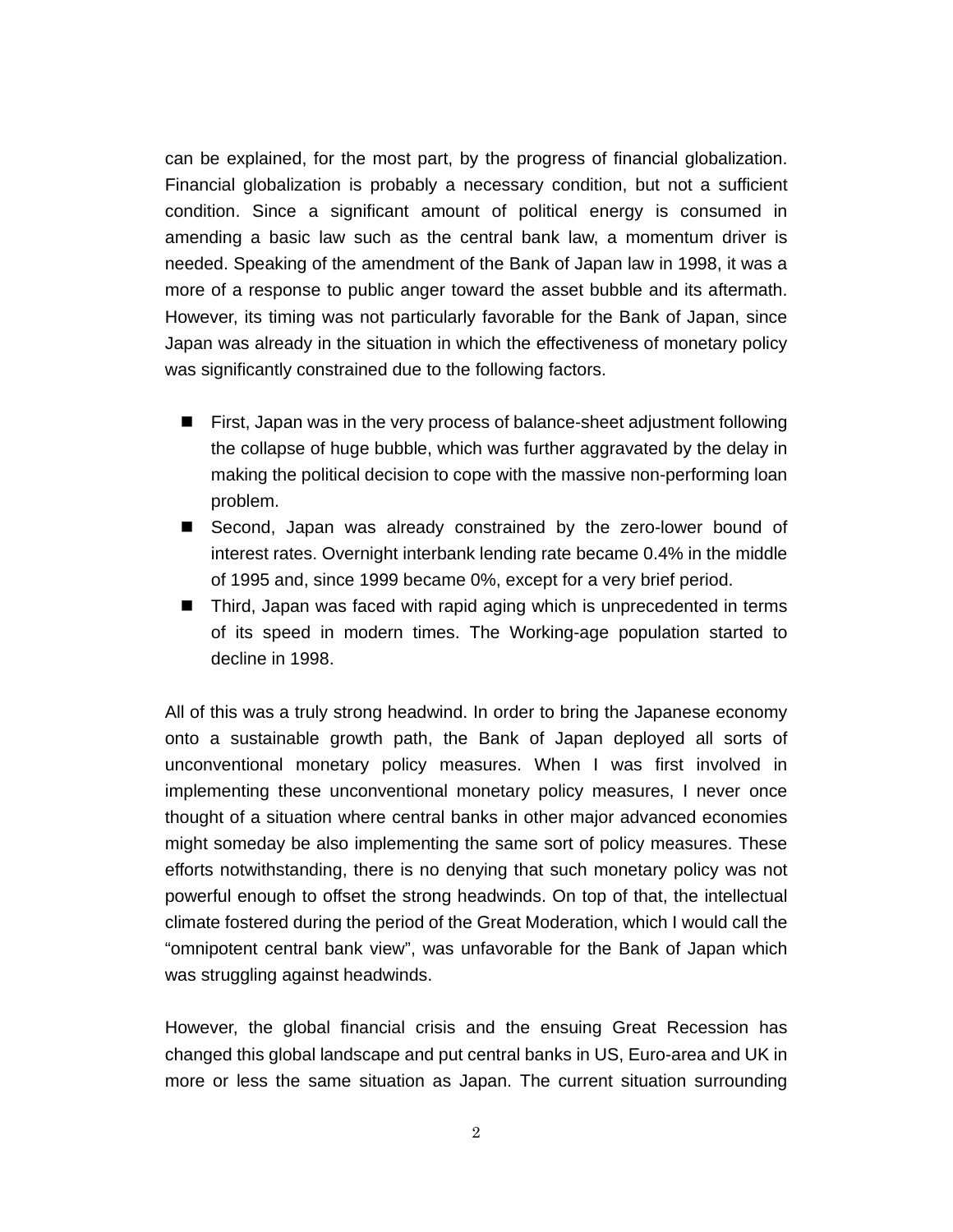central banks urges us to think through more deeply the meaning of central bank independence.

Central bank independence is understood essentially as an arrangement to deal with inter-temporal tradeoffs. The attempt at supposedly smoothing the short-term fluctuations of the economy activity conflicts, at times, with ensuring the long-term sustainability and stability of the economy. In the years after the Second World War, we have already mismanaged such tradeoffs at least twice. The first instance was in the 1970s. The ill-placed faith of governments and central banks in their ability for short-run smoothing let loose the inflation genie out of the bottle, resulting in the combination of high inflation and high unemployment, namely, stagflation.

In order to avoid such an outcome, policy makers had to pay closer attention to monetary aggregates and implement less discretionary policy. One of the concepts that gained wide acceptance was flexible inflation targeting. It was seen as an effective monetary policy framework for meeting the challenges of reducing the volatility of inflation and output by anchoring long-term inflation expectations. The result was hailed as the Great Moderation. However, it turned out that financial imbalances were allowed to be built-up in this period, which was eventually corrected violently by the Great Financial Crisis. This was the second instance of mismanaging inter-temporal tradeoffs.

Although both failures are common in that an excessive focus on short-run aspects resulted in long term instability, there is a subtle difference. In the former case, disequilibrium took the form of inflation. Tensions conceived were between governments and central banks. In the latter case, disequilibrium took the form of financial imbalances. The identification of the financial imbalances was much harder for central banks. Pressures came mainly from markets rather than politics.

My concern at this moment is that central banks may be facing another difficult situation in judging inter-temporal tradeoffs. When conditions in the real economy fall short of expectations, all eyes are on the central bank to do something. Today, central banks are rolling out every conceivable measure within their powers in order to achieve maximum employment, exit from deflation,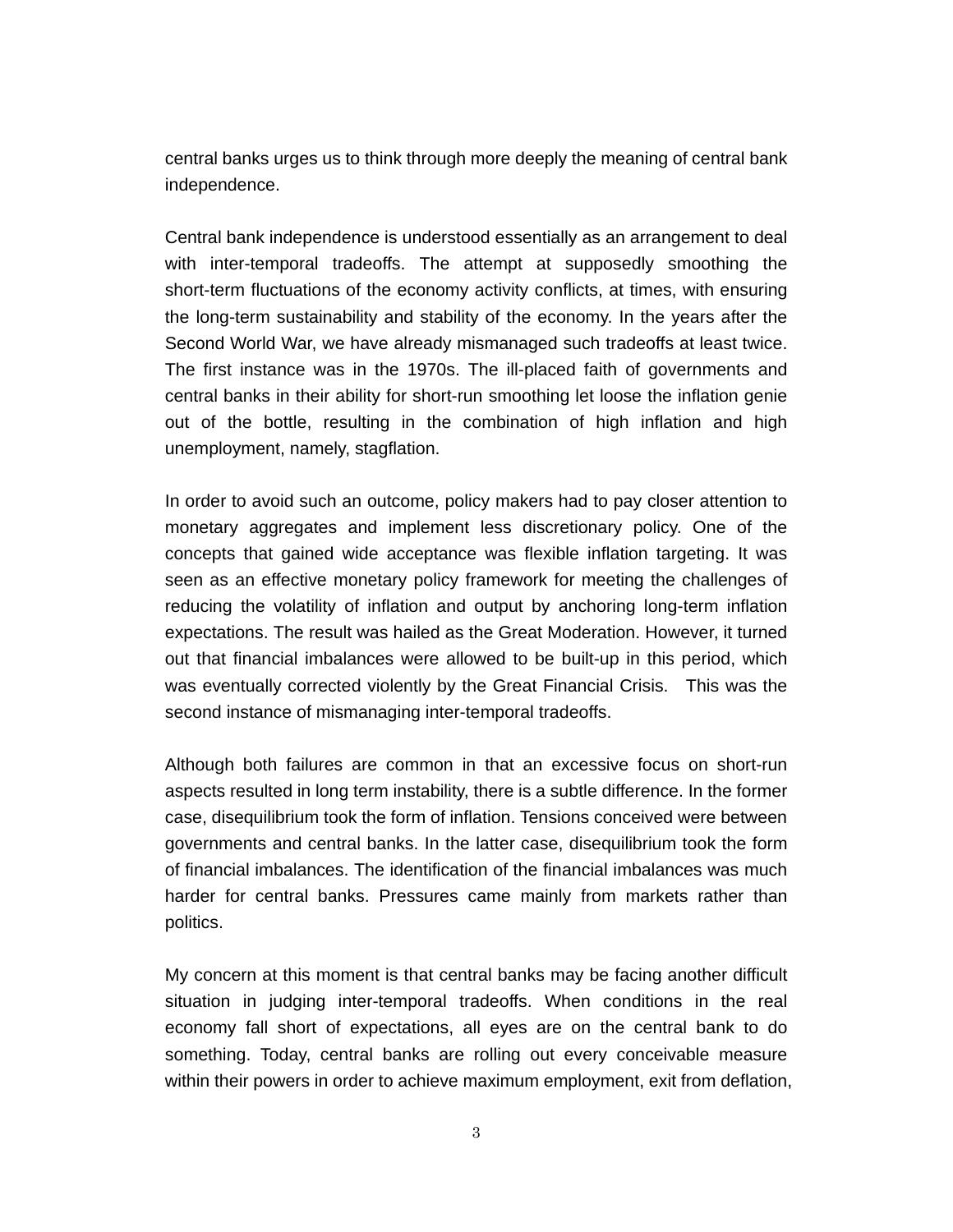etc., in other words, aiming at stabilizing the economy in the short run. In fact, the political establishment and more broadly the society at large are expecting more and more out of the central bank. As many people put it, the central bank is now becoming "the only game in town".

Short term stabilization policies are meaningful and needed, if the problem we face is a temporary shortfall in demand. Even if that is the case, however, since the effect of monetary easing is, in essence, to bring forward demand from the future, there is a limit and effects would inevitably taper off at some point. On top of that, if our problem is more of a structural or supply-side nature, monetary easing cannot be the answer.

Central banks' attempts to be accountable to such demands in this context may sometimes carry risks. If the central bank places too much emphasis on meeting demands to achieve today's stability, it might be jeopardizing tomorrow's stability. This can be called a kind of paradox of independence and accountability. The conventional rationale for central bank independence and accountability rests with reasonable correspondence between the goal, measurement of its attainment, instruments used and the body of monetary policy execution. The fundamental difficulty which we are now faced with lies in the following three points.

- $\blacksquare$  First, price stability is a long-run concept which is rather hard to verify within a conventionally understood time frame.
- Second, achieving price stability calls for the efforts by other entities as well. Maintaining fiscal sustainability is crucially important. Without this, borrowing the word of Sargent and Wallace, an "unpleasant monetarist arithmetic" works. Conducting good supervision and regulation of financial institutions and executing macro-prudential policy are equally important. A central bank could be the entity for supervision and regulation and/or macro-prudential policy depending on an institutional setting in each country, but of course cannot be the entity for government finance.
- Third, unconventional monetary policy, which is a natural response on the part of central banks in the face of the zero lower bound, makes the distinction between monetary policy and fiscal policy somewhat blurred. It could undermine the perception of neutrality of central banks. Such a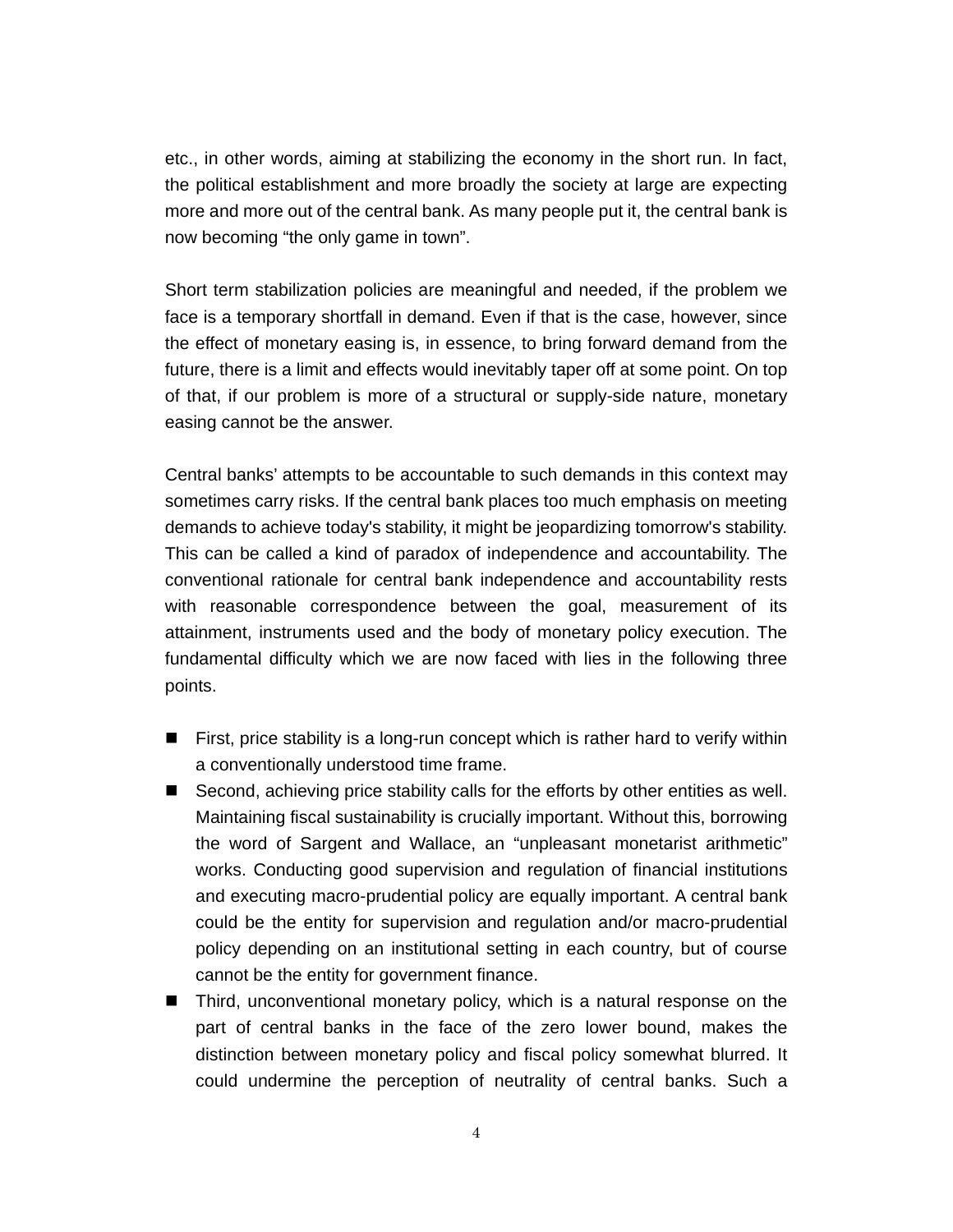situation can ultimately erode the credibility of central banks as a basis for successful monetary policy. Entering into the realm of fiscal policy could create some subtle problems of democratic accountability.

■ Fourth, as Sir John Hicks once said, central banks might no longer be central to the market and become just national or local banks, as financial markets are integrated across borders. In this environment, the influence of global financial conditions, which are determined by the collective action of central banks, becomes more important. But it is inherently difficult for an individual central bank to "internalize" the spill-over and feed-back effects of its policy actions.

Bearing these difficulties in my mind, I cannot present the model of central bank independence for all seasons. Nonetheless, at least, I would like to emphasize four points which I think are important.

First, central bank independence is a sort of "capital" which society has given to central banks in order to achieve the long-run stability of the economy. Of course, it is not a blank check. The "capital" has to be utilized in an area where actions by central banks are most effective and indispensable. I think there are two such areas. One is to act as a lender of last resort in a systemic crisis. The other is to fight inflation. As for unconventional monetary policies, to what extent a central bank should deploy them in a situation without systemic instability requires careful cost-benefit analysis.

Second, deliberate efforts to incorporate financial analysis in the formulation of monetary policy are needed for central banks to be accountable in its conduct. The ultimate objective of a central bank is to best contribute to economic growth by providing and maintaining stable financial conditions. Price stability and financial stability are two facets of stable money or stable financial conditions and interrelated in a complicated manner. Central banks are already heading in this direction. Five years ago, central banks which explicitly referred to risks of financial instability in formulating monetary policy were rather few. Notable exceptions were the ECB's two-pillar approach and the BOJ's two-perspective approach. But now, both the Federal Reserve and Bank of England are respectively mentioning financial stability considerations in explaining the conditions for the exit from unconventional monetary policies.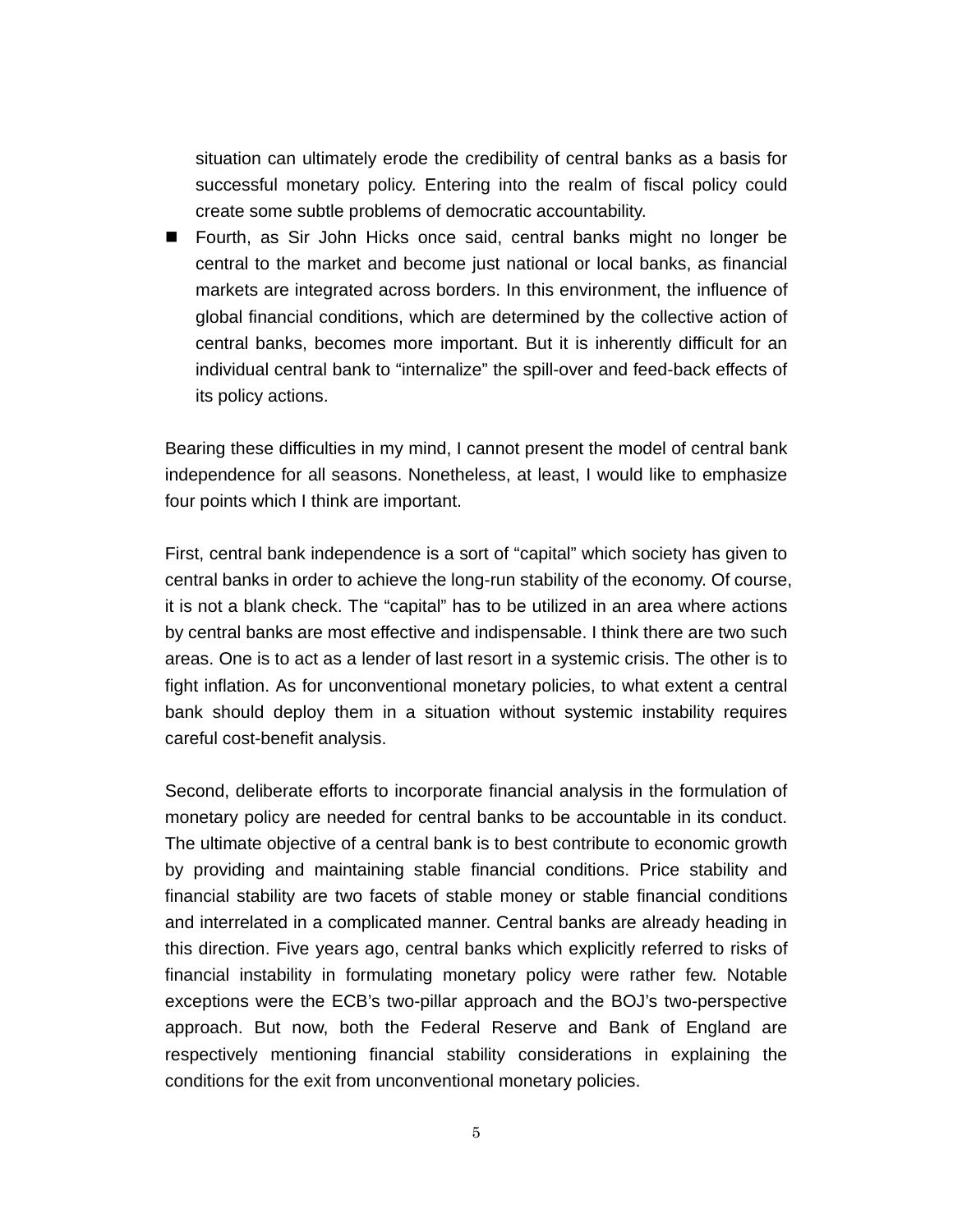Third, some kind of coordination mechanism for performing the lender of the last function during a crisis must be put in place. In a crisis, the distinction between liquidity and solvency is quite difficult. But, if central banks should procrastinate about acting as a lender of last resort in a systemic crisis for this reason, it would be quite detrimental to financial stability and eventually price stability. Decisive action by central banks is quite important and I think this is the most important condition for avoiding deflation. Case in point is the Bank of Japan's decision to provide unlimited liquidity to the Yamaichi Securities after massive off-balance sheet losses were revealed at the brokerage in the fall of 1997. Yamaichi, which had assets of 3.7 trillion yen or 30 billion US dollars at that time, could be regarded as the Japanese equivalent to Lehman Brothers in 2008. Yamaichi also had a sizeable presence internationally, especially in European capital markets. At that time, Japan did not have a bankruptcy law that enabled an orderly resolution of securities companies. Given such circumstances, the Bank of Japan decided to provide unlimited liquidity to the firm. This measure essentially enabled an orderly resolution of the firm, by effectively replacing all exposures of domestic and overseas market participants against Yamaichi with exposures against the Bank of Japan. The materialization of systemic risk was thus prevented. The decision to provide unlimited liquidity to Yamaichi was an extremely tough one for the Bank of Japan. It was made without knowing whether the institution was solvent or insolvent. While the Bank of Japan eventually suffered some losses, I would say that the benefits of preventing the systemic risk from materializing far exceeded these costs: in contrast to the global economy after the collapse of Lehman Brothers, Japan did not experience a sharp and significant plunge in economic activity. If the Bank of Japan had been hesitant about acting as a lender of last resort, Japan would have suffered from a deflation analogous to that observed in the US in the 1930s. The Bank of Japan's decision was made possible by our own judgment as to systemic instability and government approval. When the Bank of Japan law was amended, this treatment was refined. According to the new law, either the Bank of Japan or the government can initiate the process, but both parties need the agreement of the other. The exact mechanism for making such a decision has to be carefully designed in each country. What is crucial is the existence of timely but accountable execution of the lender of the last function in a crisis.